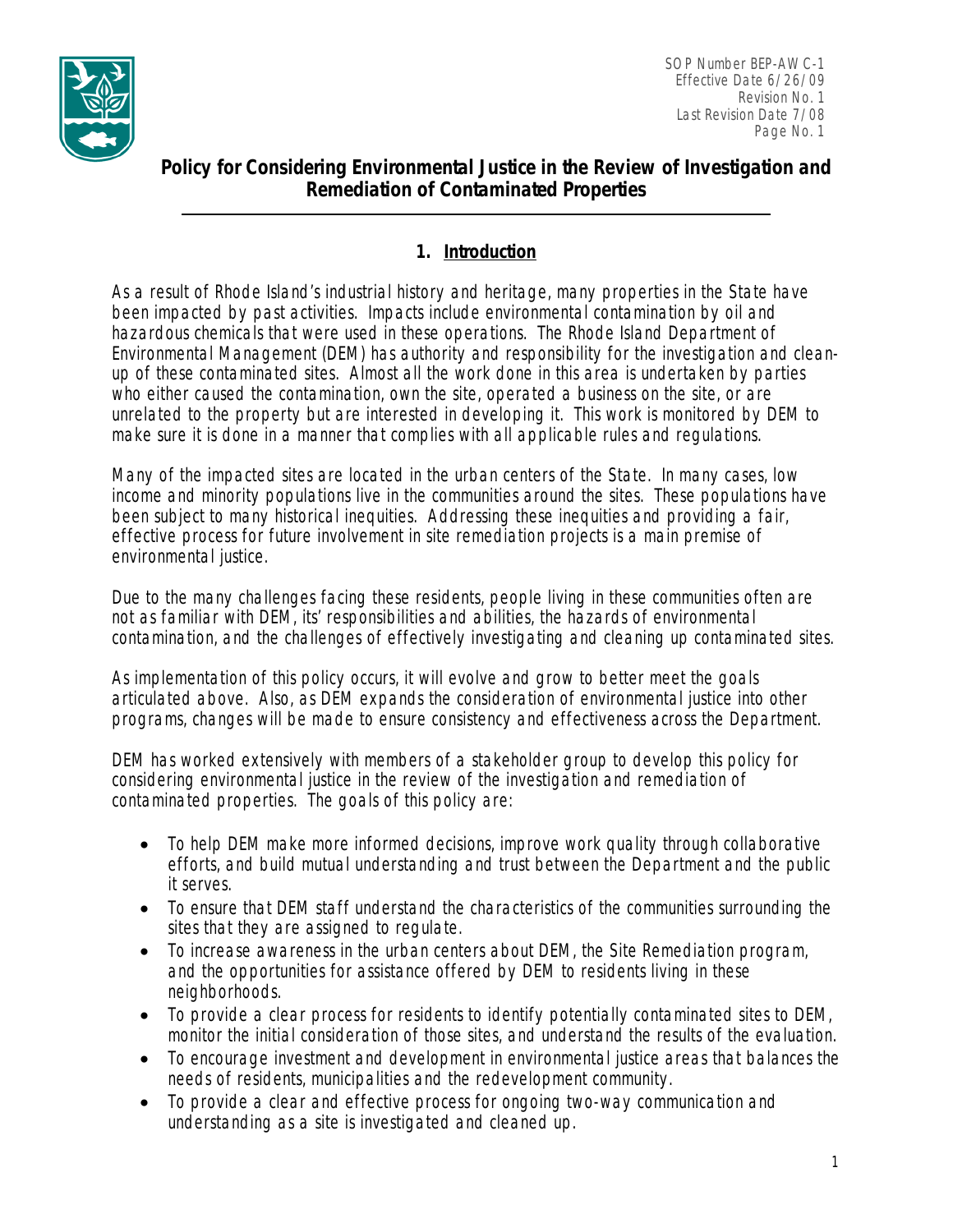- To help DEM staff engage residents within their own community and neighborhoods in order to help build capacity of residents and community groups within urban areas to support progress towards the goals of this policy.
- To provide an opportunity to raise concerns about environmental justice and ensure they are considered by DEM.

It is important to remember that a wide variety of people and organizations have an interest in the investigation, clean-up and redevelopment of contaminated properties. As such, this policy can be viewed through multiple lenses:

- For DEM staff, this policy will quide and direct the Department's decisions and public involvement process in such a way that encourages timely, effective community participation.
- For residents living/working in environmental justices areas impacted by actual or suspected environmental contamination, implementation of this policy will provide clear, predictable opportunities to participate in environmental decision-making relative to the investigations and remediation of property regardless of race, income, national origin or English language proficiency.
- For investors and developers operating in environmental justice areas, this policy will help provide a clear, predictable process for interacting with both DEM and communities impacted by redevelopment projects on potentially contaminated sites.

## **2. Policy Statement**

Environmental Justice is the fair treatment and meaningful involvement of all people regardless of race, color, national origin, English language proficiency, or income with respect to the development, implementation, and enforcement of environmental laws, regulations, and policies. DEM has established this goal for the review of the investigation and remediation of properties with actual or suspected contamination in all communities and for all persons across this State. It will be achieved when everyone enjoys a fair share of environmental benefits and the same degree of protection from environmental and health hazards, as well as equal access to the decision-making process to help ensure a healthy environment in which to live, learn, and work.

As properties are investigated and cleaned up, DEM must promote public participation based on the beliefs that individuals should have a timely, meaningful say in decisions that impact them, and that public participation in its best form is an ongoing, two-way process that benefits both the public and the agency. DEM defines public participation as people getting timely and accurate information, being heard at meaningful times, and if interested, contributing to the development of workable solutions. The public often holds diverse views and DEM will ensure that diverse voices are heard.

The Department's objective is to provide for proactive consideration of environmental justice concerns in order to help ensure that all communities have a strong voice in environmental decision-making relative to the investigations and remediation of property regardless of race, income, national origin or English language proficiency. Timely opportunity for informed public participation is a key part of meeting the intent and purpose of this policy.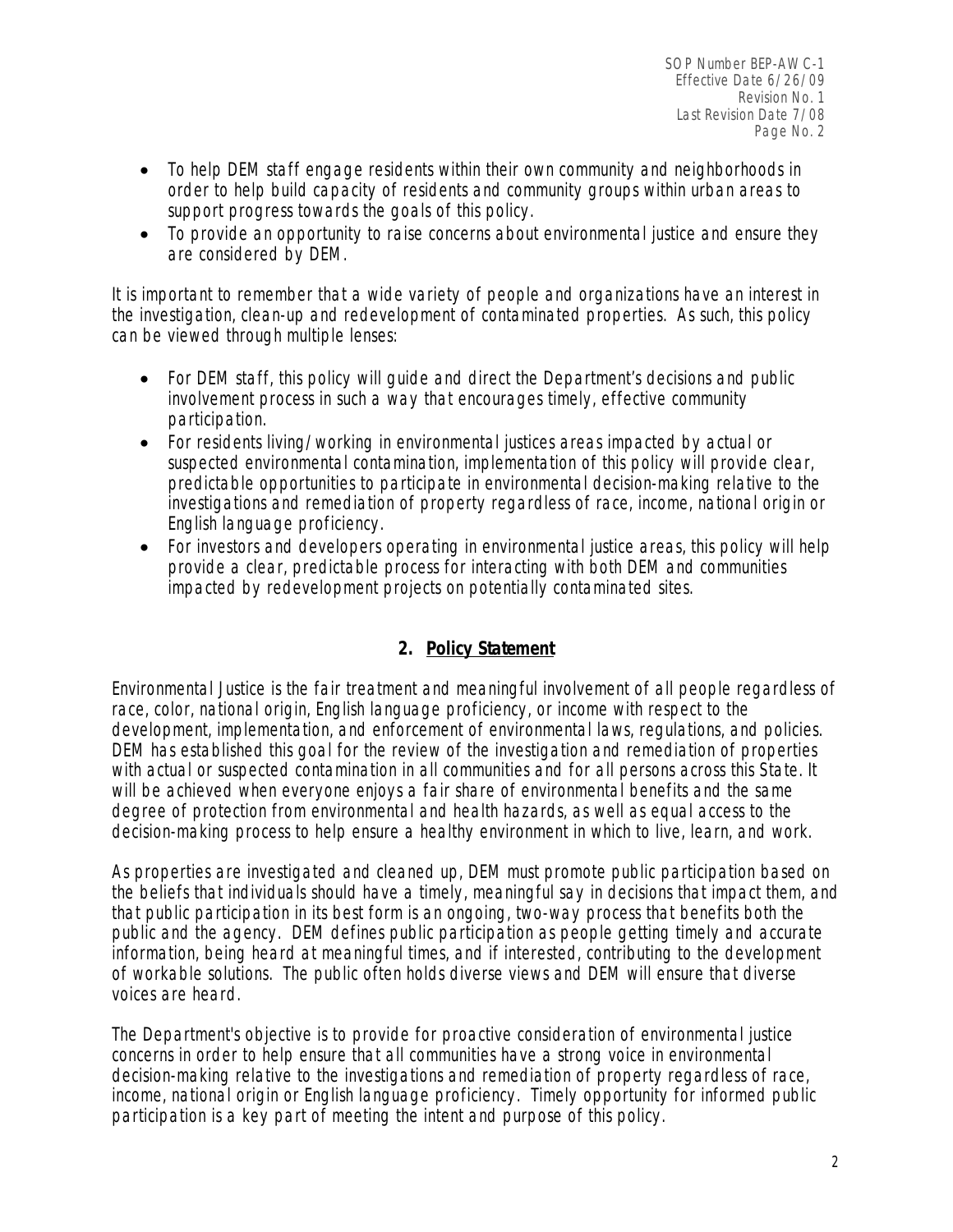In addition, residents have the right to petition DEM when they suspect release of contamination and receive a written, formal response from DEM.

Finally, this policy must be implemented in an efficient and effective manner to support clean-up, re-investment, and redevelopment of contaminated properties in our urban communities. Investors and developers must see a clear, predictable process for interacting with both DEM and communities around the properties undergoing investigation and clean-up. Care must be taken to effectively address community concerns without imposing additional administrative process and delays into projects whenever possible.

## **3. Site Discovery and Public Petitioning**

As stated above, residents have the right to petition DEM when they suspect a release of contamination and receive a formal response. DEM is establishing a multi-lingual complaint hotline for the filing of such petitions. In addition, the public has the right to inquire and receive adequate information about sites being actively remediated at any point during the site clean-up process.

All petitions for DEM consideration of a suspected contaminated site must receive a formal response, in writing, confirming the receipt of the petition and the anticipated work and timeline necessary for response.

Once the initial evaluation of the petition is completed, DEM staff must provide a result of the initial evaluation and the anticipated next steps to the petitioner in writing.

The Department's objective is to improve outreach and communication with the public through: 1) culturally and linguistically appropriate outreach methods; 2) timely distribution of information and public notification; and 3) improved access to up-to-date information through multiple media sources.

As required by federal Brownfields laws, the Department will maintain and publish lists of sites with planned response actions and sites with completed response actions and will work to publish inventories of all sites it has worked with.

#### **DEM Summary Action Items**

- o Establish Multi-Lingual Complaint Hotline and Web Site.
- o Accept all public petitions for suspected contaminated sites and investigate the suspicions promptly.
- o Communicate, in writing, the results of the initial investigation and anticipated next steps back to the complainant, in their native language whenever possible.
- o Maintain on-line lists of sites with planned response actions and completed response actions.
- o Establish an on-line inventory showing all sites that have been in the program. For each site, information on the type(s) of contaminants found and the remedial actions taken, or to be taken, will be included.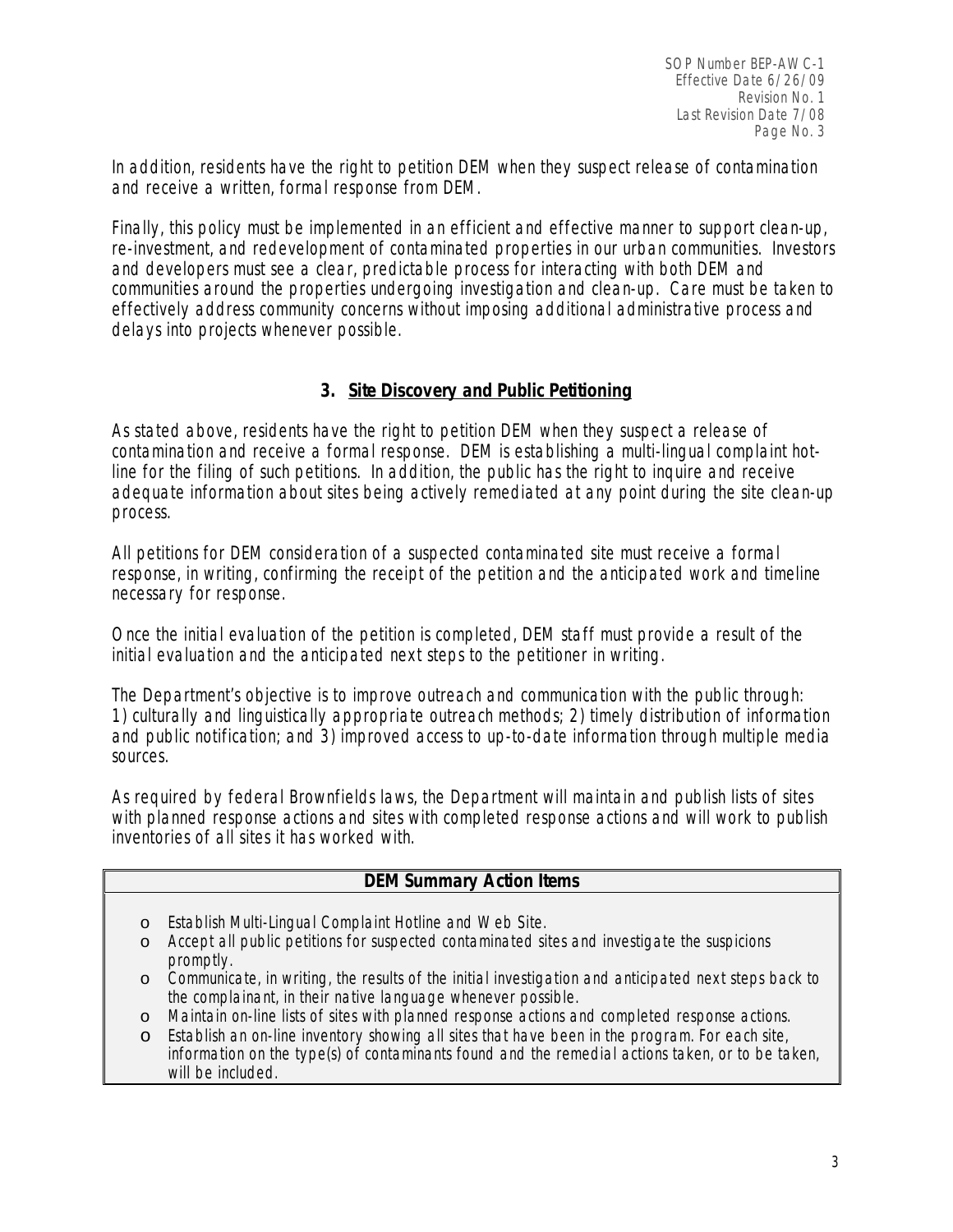## **4. Identifying Communities of Concern**

In order to meet the various needs of different communities, the population in those communities must be clearly and consistently understood by the engineers and scientists within DEM responsible for overseeing the investigation and clean-up of properties. The United States Environmental Protection Agency (EPA) uses data from the census to develop population maps in Geographic Information Systems (GIS). In establishing their mapping criteria, EPA calculated (on a regional basis) the percent of the census block group that is minority AND the percent of the block group that is low-income (under 2x Federal Poverty Level). Areas mapped by EPA are both (% minority & % low-income) high enough to rank in the top 15% of block groups. DEM has adopted similar criteria, however, it compared the block groups on a state-wide basis instead of a regional basis. In addition, DEM mapped areas where the percent of the block group that is minority OR the percent of the block group that is low-income (under 2x Federal Poverty Level) are high enough to rank in the top 15% of block groups state-wide. For purposes of implementing this policy, the census blocks meeting these criteria shall be designated Environmental Justice Focus Areas.

When sites are located on these maps, the demographics of the surrounding community can be determined. Environmental Justice Focus Areas corresponding to the demographic calculations outlined above are mapped as a data layer under DEM's Waste Management Data section of the server.

DEM staff must map the locations of the sites assigned to them on the map server and compare the location to the highlighted areas in the Environmental Justice Focus Area overlay. For DEM staff, the DEM Internal Map Server is located at: *<http://204.139.0.188/website/maps/viewer.htm>* A static map of RI's Environmental Justice Focus Areas can be found on the DEM website at: *<http://www.dem.ri.gov/envequity/index.htm>*

Utilizing these types of mapping tools begins the process for deploying additional resources e.g., community outreach, bilingual tools, etc. As part of our GIS program, DEM coordinates geographic information and mapping tools with other RI agencies that have similar environmental and public health responsibilities, such as the Department of Health (DOH).

Efforts to identify communities of concern will additionally benefit from an understanding of those populations that regularly utilize a property undergoing remediation and redevelopment, not just the neighborhood that surrounds a particular site. Identifying communities of concern should involve a close review of both current and future site uses, and an attempt to identify other sources of pollution to determine if disproportionate environmental burdens exist.

This policy is not intended to eliminate or minimize DEM's responsibility to address environmental justice concerns that are raised outside designated environmental justice areas. In fact, this policy is intended to enhance and reinforce DEM's efforts to meet existing legal mandates in the RI Industrial Property Remediation and Reuse Act and in Title VI of the federal Civil Rights Act of 1964, which apply to all recipients of federal assistance, including DEM.

#### **DEM Summary Action Items**

- o Maintain GIS Mapping site showing Environmental Justice Focus Areas
- o Compare all sites reported to the Department with the Environmental Justice Focus Area overlay map to determine if the site is in such areas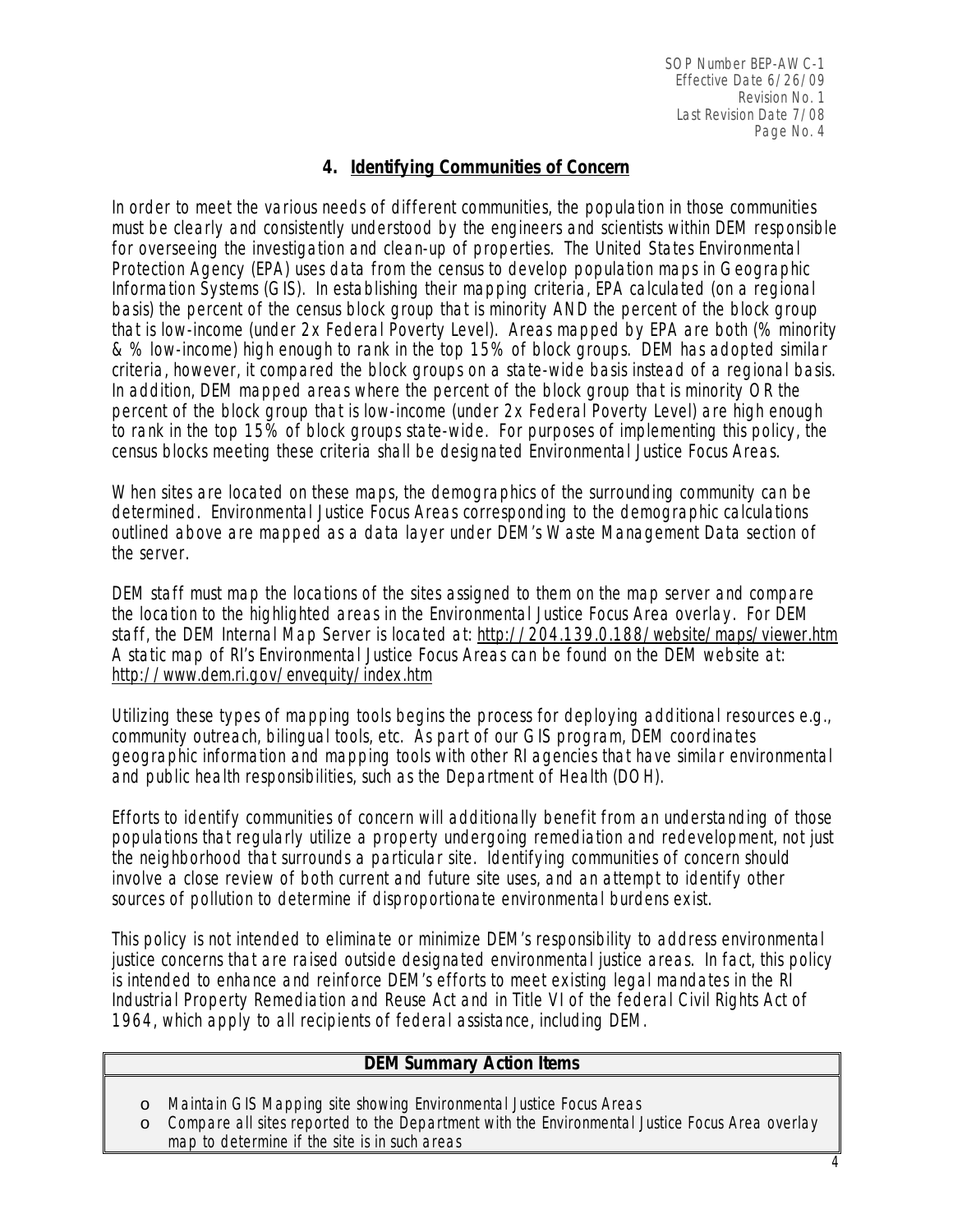## **5. Baseline Notice Requirements for Site Remediation Projects**

There are three points to address during the regulatory process for the investigation and clean-up of contaminated sites that require notice to members of the community. This is a legal minimum notice required under law and regulation, and in many cases, supplemental notice and community involvement will be necessary for affected or potentially affected parties to have meaningful input.

The three required points in the regulatory process are:

- Prior to the implementation of the Site Investigation field activities, the performing party must notify all abutting property owners and tenants that an investigation is about to occur. (as required by Rule 7.07 A of DEM's Rules and Regulations for the Investigation and Remediation of Hazardous Material Releases)
- Prior to the formal Department approval of the Site Investigation Report (in the form of a Remedial Decision Letter), the performing party must notify all abutting property owners, tenants and community well suppliers associated with any well head protection areas which encircle the contaminated-site that the investigation is complete and provide them with the findings of the investigation and any proposed remedial alternative which includes on-site treatment and/or containment of hazardous materials as part of the final remedy. (as required by Rule 7.07 B of DEM's Rules and Regulations for the Investigation and Remediation of Hazardous Material Releases)
- In addition, in the 2006 legislative session, the Industrial Property Remediation and Reuse Act was amended to provide a supplemental level of due diligence and communication with the public where sites are proposed for reuse as schools, day care facilities, or recreational facilities. The following requirement was added: *Whenever a site that is known to be contaminated or is suspected of being contaminated based upon its past use is considered for possible reuse as the location of a school, child-care facility, or as a recreational facility for public use, the person proposing such reuse shall, prior to the establishment of a final scope of investigation for the site and after the completion of all appropriate inquiries, hold a public meeting for the purposes of obtaining information about conditions at the site and the environmental history at the site that may be useful in establishing the scope of the investigation of the site and/or establishing the objectives for the environmental clean-up of the site. The public meeting shall be held in a city or town in which the site is located; public notice shall be given of the meeting at least ten (10) business days prior to the meeting; and following the meeting, the record of the meeting shall be open for a period of not less than ten (10) and not more than twenty (20) business days for the receipt of public comment. The results of all appropriate inquiries, analysis and the public meeting, including the comment period, shall be documented in a written report submitted to the department.*

These are the minimum notice requirements in this program, as required by law. In order to facilitate effective communication however, these requirements must be supplemented (particularly in Environmental Justice Focus Areas).

### **DEM Summary Action Items**

o Ensure that all sites meet the baseline regulatory requirements for notice.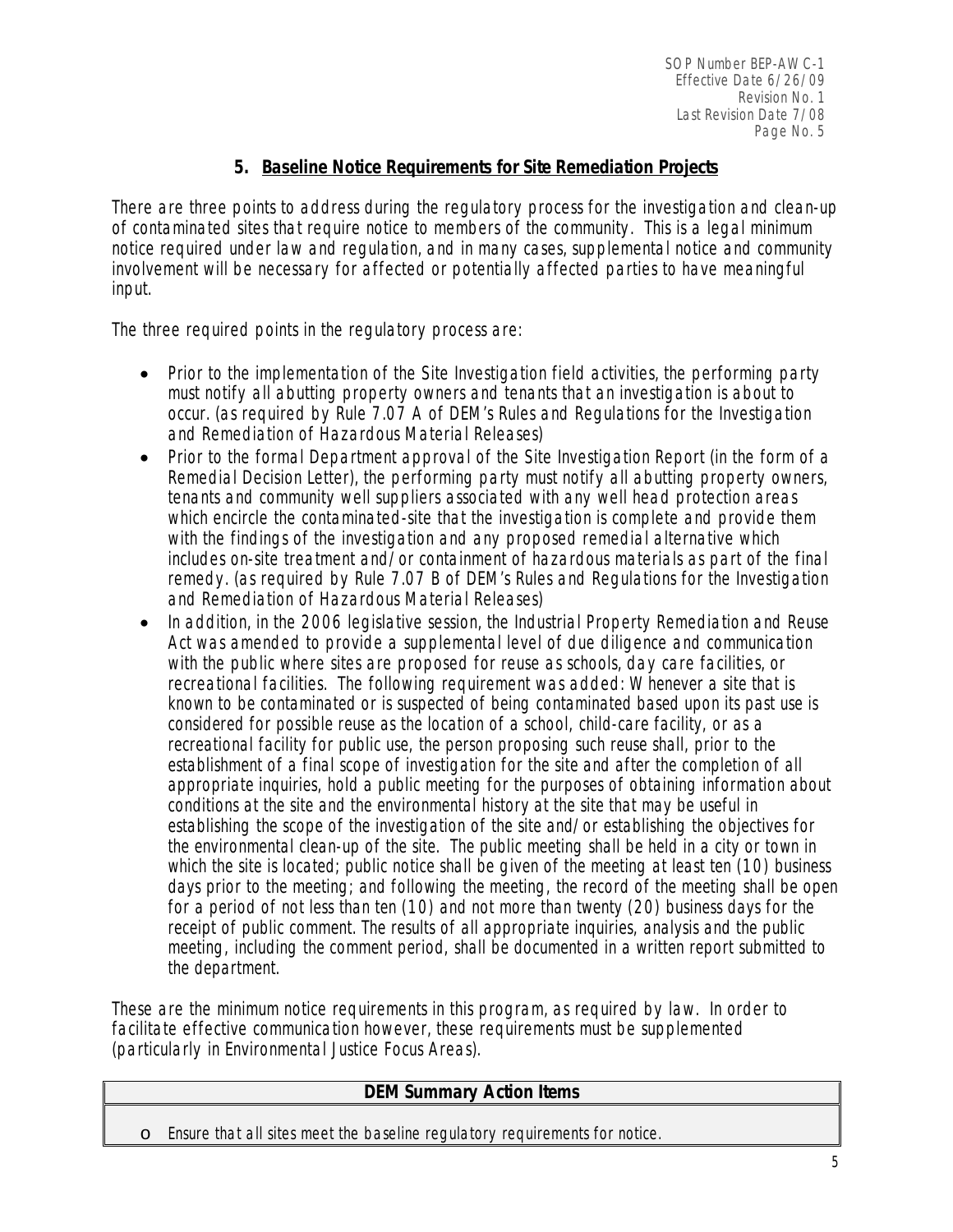## **6. Beyond Notice: Increasing Awareness and Information**

### Enhanced Outreach: Providing More Information:

In many communities, residents may not be familiar with the role of DEM and the tools and resources the Department can bring to bear to address environmental issues in their neighborhoods. In order to increase awareness, DEM has begun to develop and distribute informational resources in both English and languages other than English. In addition, the Department is creating informational materials on the Site Remediation/Brownfields program and distributing them through as many organizations as possible that are active in Environmental Justice Focus Areas, both as stand-alone materials as well as through existing newsletters and other communications. It is particularly important that expanded outreach be considered through newspapers, newsletters and other media that specifically focus on the community near the site and that elected representatives, at both the local and State level, be provided with the information on the project. When appropriate, DEM will strive to publish notices, fact sheets and other informational materials in Spanish, Portuguese or other languages.

Clear, simple and straightforward information should be provided to the community surrounding a contaminated site in an Environmental Justice Focus Area at three levels:

- Information about DEM.
- Information about the DEM Site Remediation and Brownfields program.
- Information about the specific site.

An informational sheet about DEM has been prepared for this purpose. In addition, information has been produced to explain DEM's Brownfields program in clear, simple terms. The document, entitled "Brownfields, Turning Bad Places into Good Spaces", is available in both English and Spanish.

Fact sheets on a particular site should be prepared and forwarded to the DEM Communications Office for review prior to distribution. Emphasis should be put on including information on the known history of the site, the suspected contamination (based on both historical uses and existing environmental information), the point in the process where the site is and the expected path moving forward, and the DEM contact information (e.g. typically the site specific project manager). The fact sheet must be written in non-technical, layman's terms whenever possible.

It is the responsibility of all DEM staff persons assigned to oversee the investigation and clean-up of sites to be aware of the specific materials produced by DEM to enhance awareness and understanding of our programs and to offer those materials to interested members of the public as soon as possible in the regulatory process.

As new sites are identified, DEM staff are encouraged to use their own initiative, with approval from program management, to distribute information in areas within communities surrounding these new sites with emphasis on areas where people gather, such as community centers, health centers, religious institutions, etc. Material should only be distributed and/or displayed with the permission of the responsible person in charge of the location.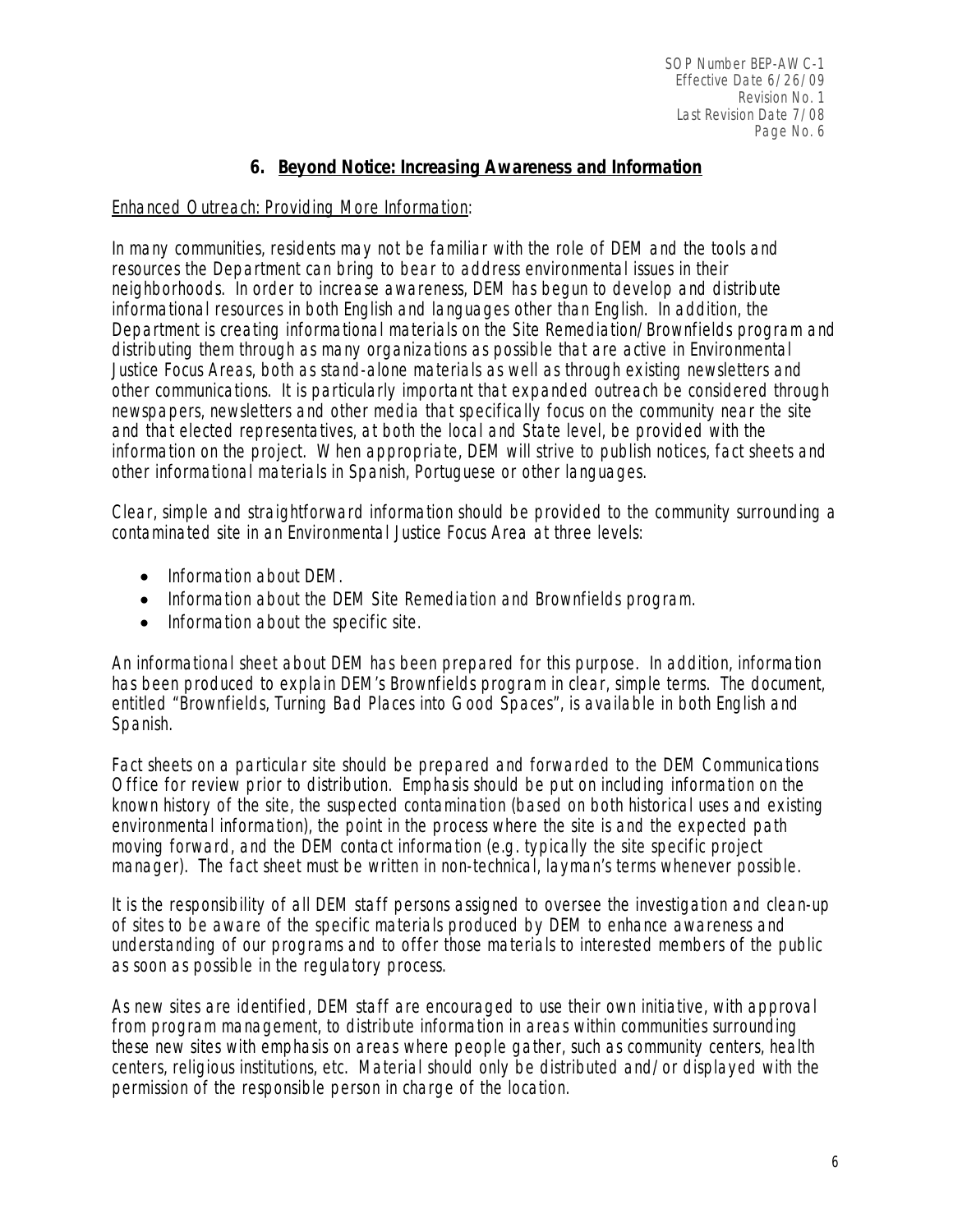#### **DEM Summary Action Items**

- o Provide clear, simple and straightforward information for all sites in an Environmental Justice Focus Area at three levels:
	- Information about DEM.
	- Information about the DEM Site Remediation and Brownfields program.
	- Information about the specific site.
- o Fact sheets on individual sites must be written outlining the known history of the site, the suspected contamination (based on both historical uses and existing environmental information), the point in the process where the site is and the expected path moving forward, and the DEM contact information.
- o DEM Communications Office staff will review site fact sheets to make sure that they are written in non-technical layman's terms prior to distribution.
- o Using their initiative, with approval from program management, DEM staff will distribute information at locations where people gather, such as community centers, health centers, religious institutions, etc.
- o Expand advertisement of DEM's Environmental Roundtable meetings in urban communities and with organizations that regularly interact with residents of urban communities.

#### Providing Information at the Site:

In many cases, residents learn about activities occurring on a site by passing by the site in their neighborhood. Sites active in the Site Remediation program that are located in Environmental Justice Focus Areas should have signs posted to inform local residents about the project.

DEM will need to develop regulatory language establishing a site signage requirement. Until these regulations have been formally adopted, the criteria established by the state of Connecticut for site remediation projects should be used as guidance for the development of such signs. A summary of Connecticut's regulatory requirements for signs is as follows: 1) shall be at least four feet by six feet; 2) shall be posted for at least 30 days; 3) shall be maintained in legible condition; 4) shall be clearly visible from the nearest public highway/road; 5) shall include the name/phone number/address of an individual from whom any interested person may obtain information about the site or remediation; and 6) shall be the responsibility of the owner or responsible party/parties.

### **DEM Summary Action Items**

- o Amend the Site Remediation regulations to require that all sites in Environmental Justice Focus Areas have signs posted that include all required information.
- o Ensure that all sites in Environmental Justice Focus Areas have proper signs posted.

#### Local Access to Public Files on a Site: Information Repositories

A repository is a paper and/or electronic file containing current information, correspondence, technical reports, reference documents, status updates, fact sheets and other associated documents regarding a site being proposed for clean-up or in the process of being cleaned up.

The purpose of an information repository should be to allow open and convenient public access to site-related documents. Through the use of the repository, the public should be able to research a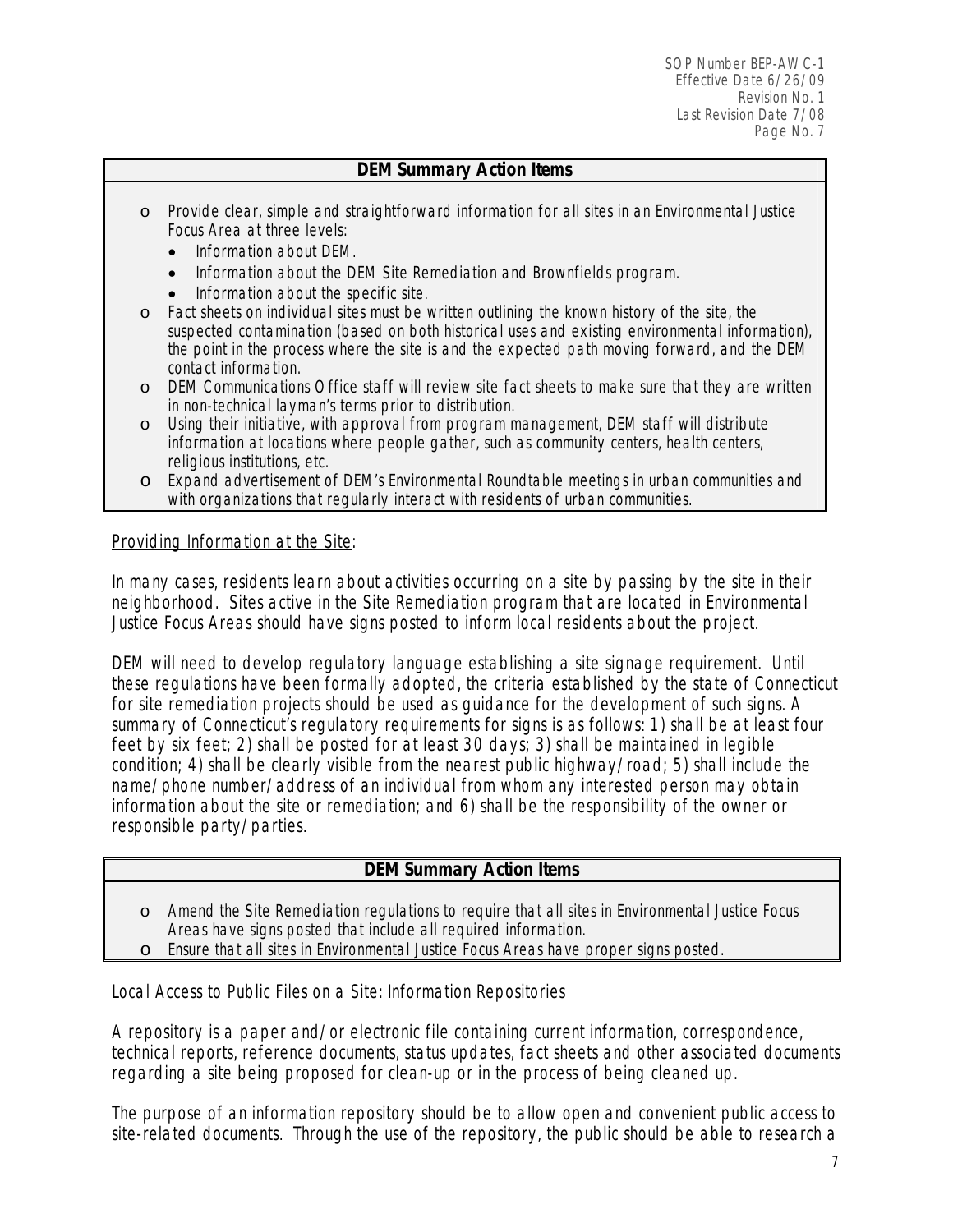SOP Number BEP-AWC-1 Effective Date 6/26/09 Revision No. 1 Last Revision Date 7/08 Page No. 8

site, learn how to participate in the clean-up process, and photocopy any information/documents of interest. The repository should contain the name and contact information for a site specific contact person at DEM (typically the project manager) and a representative from the city/town wherein the project lies.

It is not necessary to create an information repository specific to every site clean-up project. DEM should create an information repository for sites which the Department reasonably expects will be of heightened interest to the public or when the public requests it.

When DEM receives a request to make information more available in the community, repositories should first be established electronically on-line. The repository should be set up as early in the site clean-up process as is practical, and should be maintained in legible condition and publicized to the immediate community and any site-specific stakeholders. This will require that all reports and documents submitted to DEM as part of a site clean-up be provided in both hard and electronic copy. Contact information for representatives from other municipal offices and state/federal agencies involved in the site clean-up should be provided on the DEM website. In addition, upcoming public meetings/hearings about the site should be advertised on the DEM website.

If a "hard copy" repository is requested by the community, it should be located in a public building that is convenient for local residents, such as a library, public school, city/town hall, or public health center (public libraries and city/town halls are the most common locations). Repository locations should be convenient to the public where photocopying equipment is available, and should meet the requirements of the Americans with Disabilities Act (ADA). In addition to site-specific technical information, the repository should contain basic fact sheets about the site.

In either the electronic or hard copy format, repository contents should be clearly organized and indexed for easy use by the public. When appropriate, DEM will strive to publish notices, fact sheets and other informational materials in Spanish, Portuguese or other languages.

#### **DEM Summary Action Items**

- o Amend the Site Remediation regulations to require that all submissions provided to the Department in this program be made in both hard copy and electronic format.
- o When DEM receives a request to make information more available in the community, establish an information repository electronically on-line.
- o When DEM receives a request for a "hard copy" repository in the community, it must be established in a public building that is convenient for local residents.

#### Community Meetings:

Employees are encouraged, and may be assigned, to participate in community meetings and/or events to inform the public about DEM's Site Remediation/Brownfields program. If an event is identified that seems a strong candidate for program outreach, notify the program supervisor and the Office Chief of the event. If supervisory staff agree that the event is a good candidate for outreach, staff will be authorized to participate. Compensation for such participation will be consistent with Department and State policies.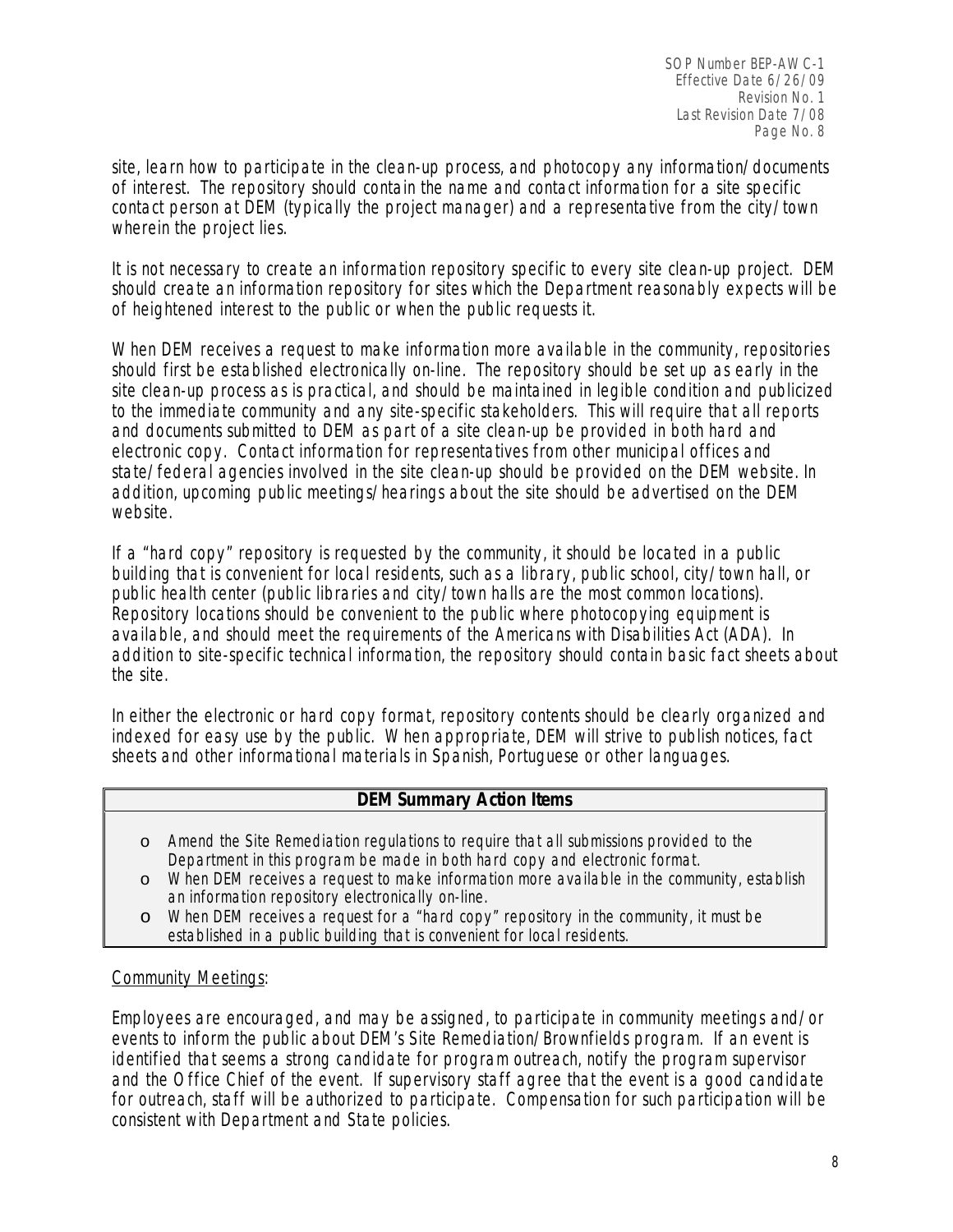Whenever a member of a community either located near a site, as a potential user of the site after redevelopment, requests a public meeting, an initial community meeting will be held. The purpose of the meeting is to: 1) disseminate information about DEM's Site Remediation program and the specific site of interest; 2) document community comments and concerns about the investigation, clean-up, and reuse of the site; and 3) engage in a dialogue with the public about the site.

Community meetings will be organized to be accessible to those who wish to attend (considering public transportation, access for disabled, and potentially child care needs when identified as an issue by potential participants). All meetings will be held at a convenient time, likely after working hours at a community center near the site. An atmosphere of "equal participation" among all involved should be established – avoiding panels, head tables, or auditorium presentations. Translation assistance for non-English speakers will be available when appropriate.

When organizing community meetings, the DEM staff person should:

- Recognize community champions and make sure the planning of the meeting is coordinated with them. If a community champion is not readily apparent, seek consensus from as many participants as possible. A community champion should be thought of as an individual (or individuals) who appears to express the collective voice of the neighborhood.
- If several members of the community are interested in participating, suggest the formation of a community advisory panel with a single point of contact for clear and efficient communication. Take advantage of all opportunities to help build capacity within the community to address environmental issues and concerns.
- Establish clear goals for the meeting the following topics should be the minimum for discussion:
	- o Summarize the information about the Site Remediation program including the investigation process, risk-based standards, and decision making process on cleanup. It may be beneficial to explain the limits of the program- i.e. focus on the site with little say over the specific reuse planned.
	- o Identify the main issues of the community dialog at the meeting should include elements to draw out local knowledge about the site, concerns about the investigation and clean-up, and identify any concerns about the reuse plan if applicable.
	- o Formulate a proposed response to the issues raised. Try to agree to specific, clear action items and schedules. If commitment requires discussion with upper management at DEM, community members should be informed of this and given a time frame for follow up.
	- o Determine the form and/or location for an information repository. Will an electronic, on-line repository meet the community's needs? Is there access to computers in area?
	- o What is the desire for a continued dialog and the form and frequency?

A summary of all public meetings must be written and circulated internally to the Program Supervisor and Office Chief within 48 hours of the discussion. Participation in public meetings, events, or other distribution of materials shall be documented in the site file.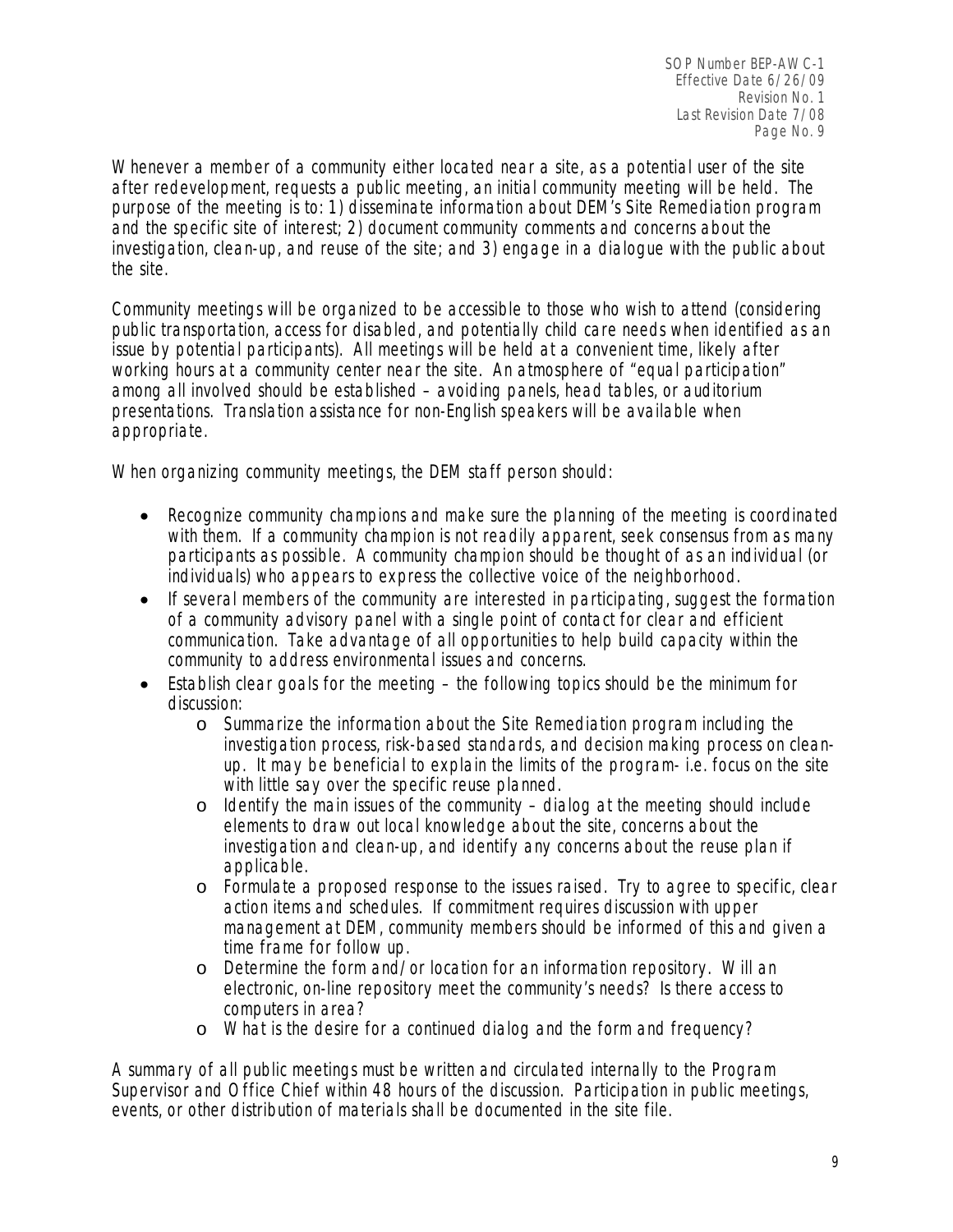## **DEM Summary Action Items**

- o Hold an initial community meeting whenever requested by a member of the public.
- o Organize community meetings to be accessible to those who wish to attend
- o Hold meetings at a convenient time, likely after working hours, at a community center near the site.
- o Organize meetings in a manner that encourages discussion and establishes an atmosphere of "equal participation" – avoiding panels, head tables, or auditorium presentations.
- o Establish and communicate clear goals for meetings
- o Respond to the issues raised with specific, clear action items and schedules.
- o Summarize all public meetings in writing and circulate internally to the Program Supervisor and Office Chief within 48 hours of the discussion.
- o Document participation in public meetings, events, or other distribution of materials in the site file.

# **7. Sites With Very Significant Community Involvement Needs**

In some cases, community concerns over the contamination at a site can be very significant. Communications beyond the enhanced level outlined in Section 6 above are necessary to facilitate an effective dialog on the project.

DEM staff must advise the Program Supervisor, the Office Chief, and the Assistant Director whenever such community needs become evident. DEM staff should be prepared to provide program supervisors with specific information such as the language/translation needs of the impacted community, anticipated need for additional resources, public sensitivity/perception of risk expressed by community members, and a summary of comments and significant concerns voiced by the community. In these cases, the following enhancements may be considered:

- o Developing a site-specific community involvement plan.
- o Providing expert independent technical support to the community to facilitate broader understanding of complex documents.
- o Establishing an ongoing schedule of meetings with the community or an advisory group.

Because these enhanced measures require a commitment of staffing and financial resources, these investments require the specific approval of DEM senior management.

### **DEM Summary Action Items**

o Amend Site Remediation regulations to give the Department the clear authority to require the development of site specific community/public involvement plans.

## **8. Building Capacity for Effective Participation**

Effective two-way communication involves strong local neighborhood and resident organizational capacity and understanding within both DEM and the community. In many areas throughout the State, and in particular Environmental Justice Focus Areas, there is not strong technical capacity or familiarity with the Site Remediation process to easily support such conversations.